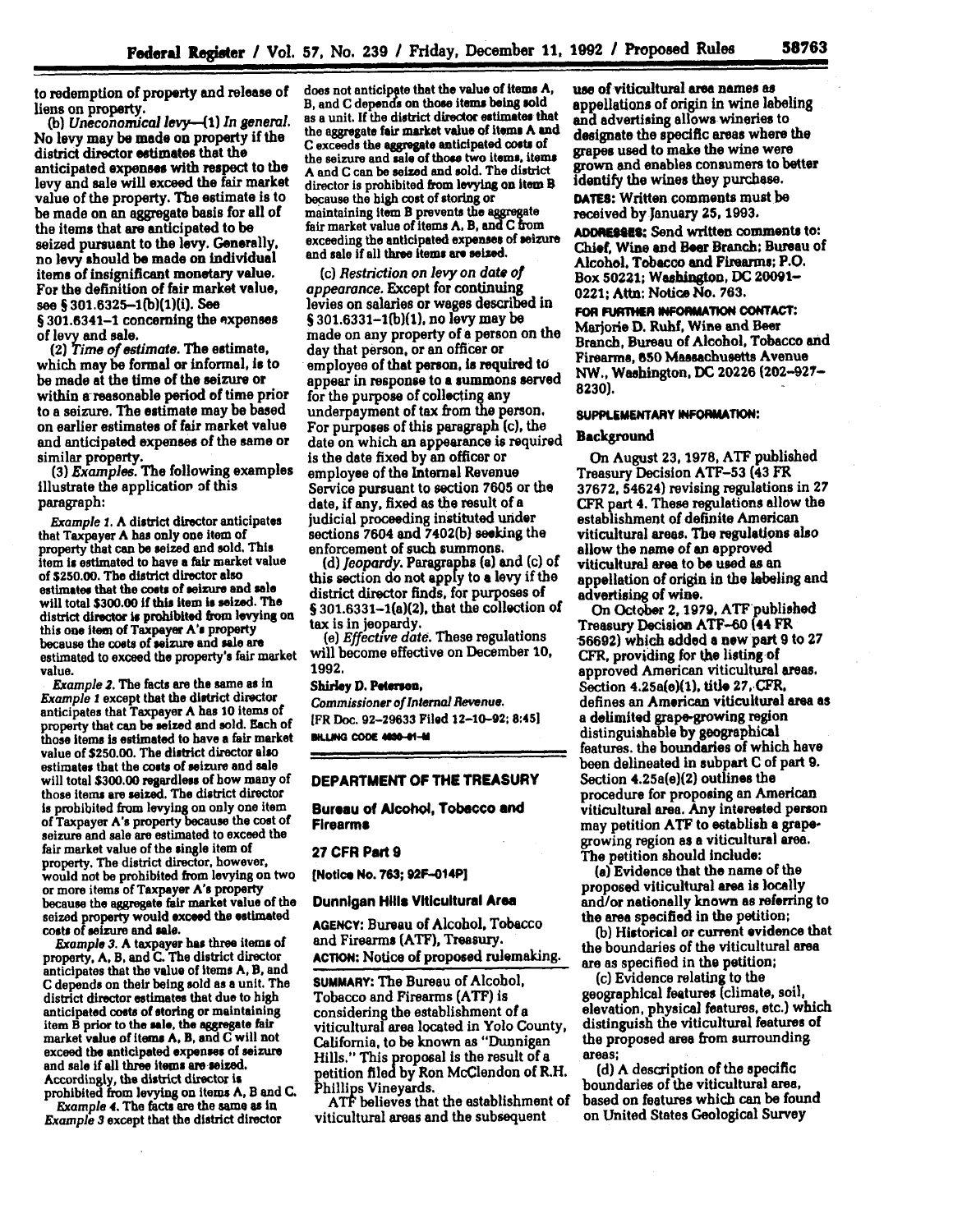(U.S.G.S.) maps of the largest applicable scale; and

(e) A copy of the appropriate U.S.G.S. map(s) with the boundaries prominently marked.

# **Petition**

**ATF** has received a petition from R.H. Phillips Vineyards proposing to establish a viticultural area in northwestern Yolo County, California, to be known as "Dunnigan Hills." The proposed viticultural area is located near Sacramento, California, and between the Napa Valley viticultural area on the west and the Clarksburg, Merritt Island and Lodi viticultural areas to the southeast. The proposed area contains approximately **89,000** acres, of which **1,118** acres are planted to vineyards. The terrain in the proposed viticultural area is characterized **by** gently rolling hills of **100** to 400 feet elevation. The petitioner states that two wineries and **6** vineyards are located within the proposed viticultural area.

#### **Evidence of Name**

According to the petitioner, the Dunnigan Hills area was settled in the 1850's and 1860's **by** western Europeans who raised grain and livestock. In **1853, A.W.** Dunnigan opened a hotel which was known as Dunnigan's. In **1876,** the Northern Railway was extended to Dunnigan's hotel and **a** town plat was recorded for the town of Dunnigan. The nearby hills were soon known as the Dunnigan Hills.

Evidence that the name of the proposed area is locally and/or nationally known as referring to the area specified in the petition includes:

(a) The name "Dunnigan Hills" appears on each of the **three U.S.G.S.** maps submitted with the petition.

**Ab)** The name "Dunnigan Hills" appears in the United States Department of Agriculture Soil Survey of Yolo County California **(1972).**

(c) The petitioner states that the name "Dunnigan Hills" was used to describe the subject area as early as **1913 by** Tom Gregory in **A** History of Yolo County and as recently as **1987 by** Joann Larkey, in Yolo County, Land of Changing Patterns.

# **Evidence of Boundaries**

Each of the **U.S.G.S.** maps used to delineate the boundary of the proposed area shows the name "Dunnigan Hills" over an area which roughly coincides with the boundaries of the proposed Dunnigan Hills viticultural area. According to the petitioner, the southern, eastern and northern boundaries of the Dunnigan Hills are

distinguished **by** a change from the low, rolling hills of the proposed area to the flat terrain of the floor of the Sacramento Valley. On the west, the terrain changes to the steeper and higher slopes of the Coast Range.

# **Geographical Features**

The Dunnigan Hills are a group of low, rolling hills running in a northwest to southeasterly direction for about **19.5** miles. At the widest point, the hills are about **10** miles wide.

The petitioner provided the following evidence relating to features which he contends distinguish the proposed viticultural area from the surrounding areas:

# *Topography and Elevation*

The Dunnigan Hills rise out of a part of the Sacramento Valley which is nearly flat, varying only between **60** and **130** feet above sea level. In contrast to the surrounding valley floor, the proposed area consists of low, rolling hills, which rise to an elevation of about 400 feet above sea level. The hills are crossed **by** streams that flow west to east out of the Coast Range. On the west, the Dunnigan Hills drop to an elevation of approximately **250** feet before the transition to the steeper, higher slopes of the Coast Range begins. The terrain in the Coast Range rises rapidly to 1,200 and **1,600** feet, with peaks which are even higher.

# *Soil*

The predominant soils in the proposed area are the Corning-Hillgate association, well-drained, gently sloping to moderately steep gravelly loams or loams on terraces, and the Sehorn-Balcom association, well-drained, gently sloping to steep silty clay loams and clays over sandstone. Soils outside the area include the Dibble-Millsholm and Positas associations in the foothills of the Coast Range to the west, and the Yolo-Brentwood, Rincon-Marvin-Tehama, Capay-Clear Lake and Willows-Pescadero associations on the valley floor to the north, south and east.

# *Climate*

The petitioner states that the proposed area is warmer in the summer and winter than the Coast Range highlands to the west. He also states that the area is less prone to frost damage in the spring than the rest of the Sacramento Valley because "the hills and streams provide better air drainage than that found on the valley floor to the north, east and south of the Dunnigan Hills." This air drainage also makes the proposed area cooler than the surrounding valley floor in summer.

# **Proposed Boundary**

The boundary of the proposed Dunnigan Hills viticultural area may be found on three United States Geological Survey **(U.S.G.S.)** maps with a scale of **1:62500.** The boundary is described in **S** 9.145,

# Executive Order 12291

It has been determined that this proposed regulation is not a major regulation as defined in Executive Order 12291 and a regulatory impact analysis is not required because it will not have an annual effect on the economy of **\$100** million or more; it will not result in a major increase in costs or prices for consumers, individual industries, Federal, State, or local government agencies, or geographic regions; and it will not have significant adverse effects on competition. employment, investment, productivity, innovation, or on the ability of United States-based enterprises to compete with foreignbased enterprises in domestic or export markets.

#### **Regulatory Flexibility Act**

It is hereby certified that this regulation will not have a significant economic impact on a substantial number of small entities. Any benefit derived from the use of a viticultural area name is the result of the proprietor's own efforts and consumer acceptance of wines from a particular area. No **new** requirements are proposed. Accordingly, a regulatory flexibility analysis is not required.

# **Paperwork Reduction Act**

The provisions of the Paperwork Reduction Act of **1980,** Public Law **96- 511,** 44 **U.S.C.** chapter **35,** and its implementing regulations, **5** CFR part **1320,** do not apply to this notice of proposed rulemaking because no requirement to collect information is proposed.

# **Public Participation**

**ATF** requests comments from all interested parties concerning this proposed viticultural area. Comments received on or before the closing date will be carefully considered. Comments received after that date will be given the same consideration if it is practical to do so, but assurance of consideration cannot be given except as to comments received on or before the closing date.

**ATF will not** recognize any comment as confidential. Comments may be disclosed to the public. Any material which a commenter considers to **be** confidential or inappropriate for disclosure to the public should not be included in the comment. The name of